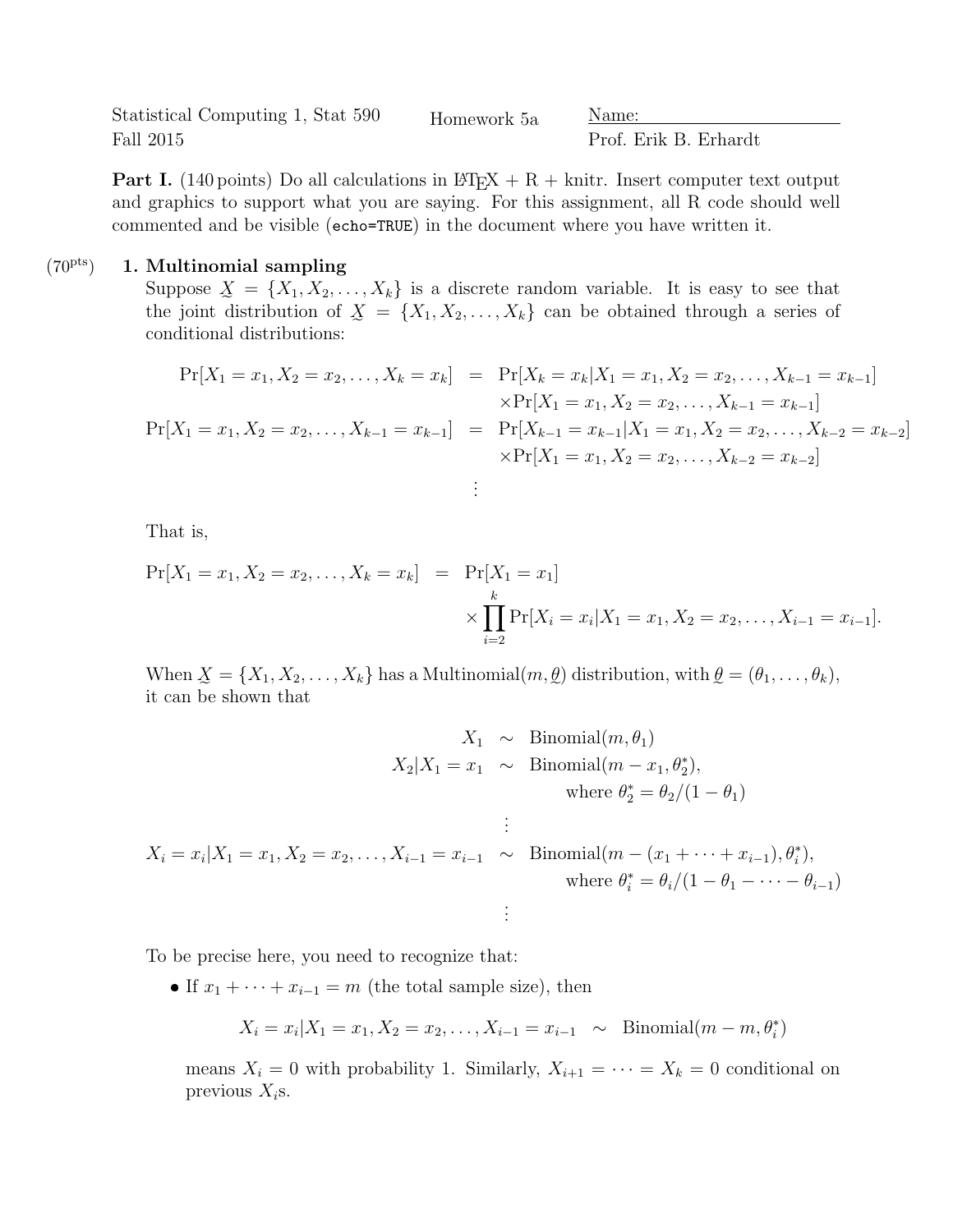• For the last cell  $X_k$ , we are constrained so that  $x_1 + \cdots + x_k = m$  with probability 1 and the conditional distribution

$$
X_k = x_k | X_1 = x_1, X_2 = x_2, \dots, X_{k-1} = x_{k-1} \sim \text{Binomial}(m - (x_1 + \dots + x_{k-1}), \theta_k^*),
$$
  
\nwhere  $\theta_k^* = \theta_k / (1 - \theta_1 - \dots - \theta_{k-1})$   
\n $= \theta_k / \theta_k = 1.$ 

This implies that given  $X_1, X_2, \ldots, X_{k-1}$ , that  $x_k = m - (x_1 + \cdots + x_{k-1})$  with probability 1, that is, all "successes" in this Binomial distribution!

This characterization of the multinomial distribution is commonly used to generate random samples from a multinomial distribution, given a routine to generate binomial random variables.

- (a) (10 pts) For this problem, I want you to write a function that will generate a *single* multinomial sample given an input sample size m and a probability vector  $\ell$  $(\theta_1, \ldots, \theta_k)$ . Some thoughts:
	- You may assume the input arguments are "permissible".
	- The algorithm is naturally programmed using a for() loop or a while() loop.
	- You need to be concerned if, for example,  $x_1 + \cdots + x_{k-1} = m$  (it can't go above it). If this condition holds, you need to break out of the loop and return, assuming all  $x_i$ s are initialized to zero. With this in mind, I believe the while() loop may be more transparent, because you can loop while this condition is not satisfied, given you first generate  $x_1$ .
	- As an aside, a function  $f()$  that returns the k-by-1 vector x can have the following structure:

```
## This function demonstrates a particular structure.
## It is not intended to run as it is.
f \leftarrow function( inputs ) {
  x \leftarrow rep(0, k)...
  x[1] <- s
  ...
  for (i in 2:(k-1)) {
    x[i] <- something
```

```
if ( condition ) {
      some commands
      return(x)}
  }
 x[k] <- something
  return(x)
}
```
The important point here is that whenever you have a return() statement in a function, the execution of the function ceases, and the current value of  $x$  is returned. If you choose to use a for() loop to generate a multinomial random variable x then your code will likely mimic this structure.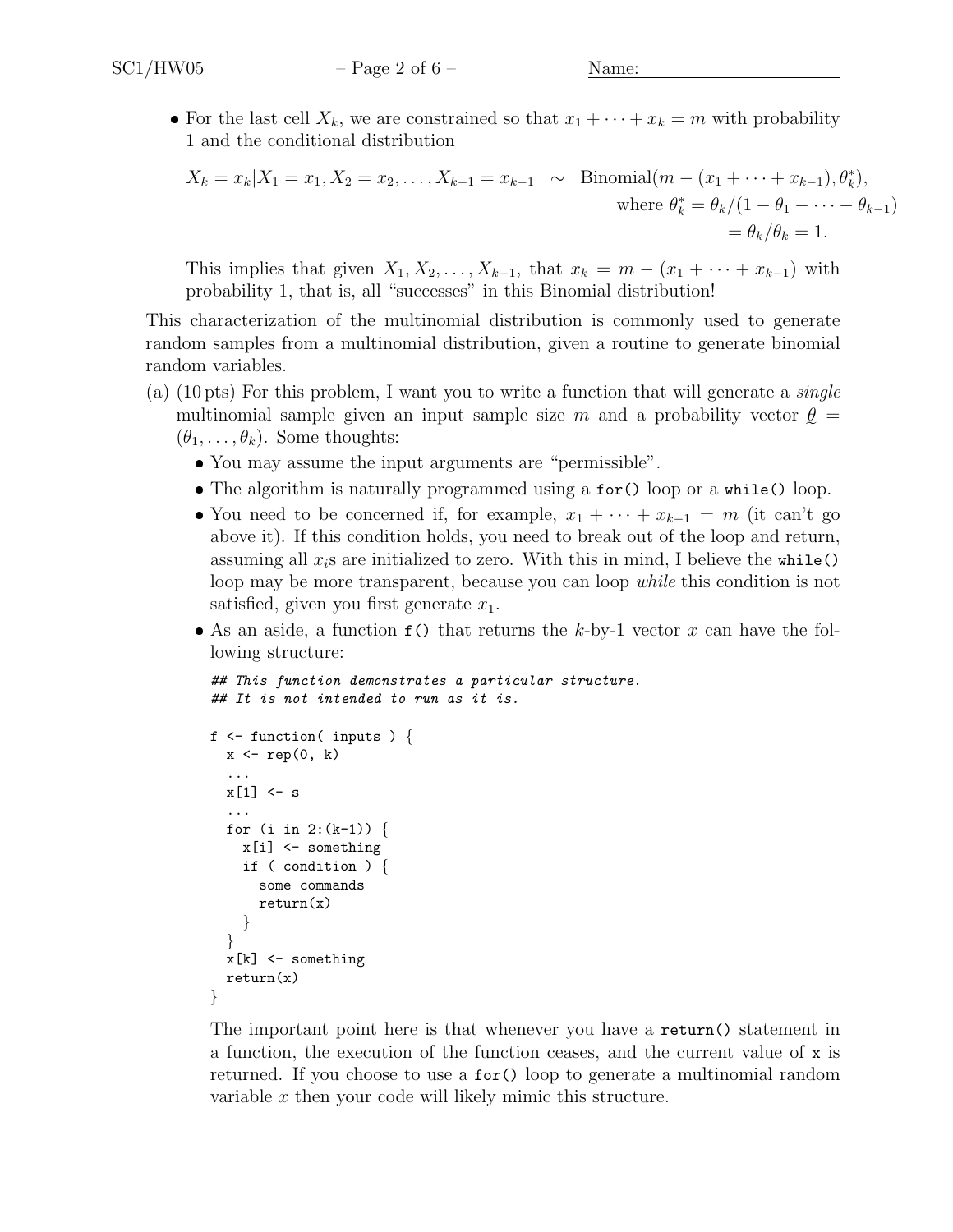- You can generate a Binomial $(m, p)$  random variable with rbinom(). Or, if you prefer, you can write your own Binomial generator.
- (b) (10 pts) Present some visual evidence that the function above "works correctly". What you might choose to do is generate 100 or so samples  $\mathcal{X} = \{X_1, X_2, \ldots, X_k\}$ for a given m and  $\ell = (\theta_1, \ldots, \theta_k)$ . Noting that  $X_i \sim \text{Binomial}(m, \theta_i)$ , you might make a histogram of the generated counts  $X_i$  for the *i*th cell and compare the shape to that of the binomial pdf (using  $pbinom()$  for  $i = 1, \ldots, k$ . You might think of how to turn counts for the histogram into proportions and plot those with the binomial probabilities (together).
- (c) (20 pts) For each combination of
	- $n =$  number of Multinomial samples  $= 500, 1000$
	- $m =$  Multinomial sample size  $= 25, 100, 500$
	- $k =$  number of cells = 3, 6, 9, 12, 15

compute n samples from a multinomial distribution with given m and  $\theta_1 = \cdots =$  $\theta_k = k^{-1}$  (equal cell probabilities). Keeping a record of the total clock time needed to complete this task for a given  $n, m$ , and  $k$ . For each value of  $n$ , make a plot of the time $(m, k)$  values. For example, with time on the vertical axis and k on the horizontal axis, plot the times where each  $m$  is grouped and connected a line of different colors and line types (solid, dashed, etc.).

Discussed the results. You might also consider plotting time $(m, k)/n$  in the same manner (average time per sample).

Note that there are at least three ways to measure the clock time for a process:

- see the example at the bottom of help page for ?proc.time
- see package rbenchmark
- see package microbenchmark
- (d) (10 pts) Consider the following pseudo-code, where  $\theta = (\theta_1, \dots, \theta_k)$  is a vector of probabilities with  $\theta_i > 0$  and  $\sum_i^k \theta_i = 1$ . Suppose I do the following, given  $\underline{\theta}$ e is defined: First, define  $\ell$  as a 1-by-k vector and define scalar m, then define the following function:

```
f.dmultigen \leq function(m, theta) {
  theta.c \leftarrow c(0, cumsum(theta))
  u \leftarrow \text{runif}(\texttt{m})x \leftarrow hist(u, breaks = theta.c, plot = FALSE)$counts
  return(x)
}
# or, (probably) faster, all n samples at once
f.dmultigen2 <- function(theta, m, n = 1) {
  theta.c \leftarrow c(0, cumsum(theta))
  x \leftarrow t(apply(matrix(.bincode(runif(m * n), breaks = theta.c), nrow = n), 1, tabulate))
  return(x)
}
```
Explain what this code is doing step-by-step and argue why this algorithm generates a single Multinomial $(m, \ell)$  sample.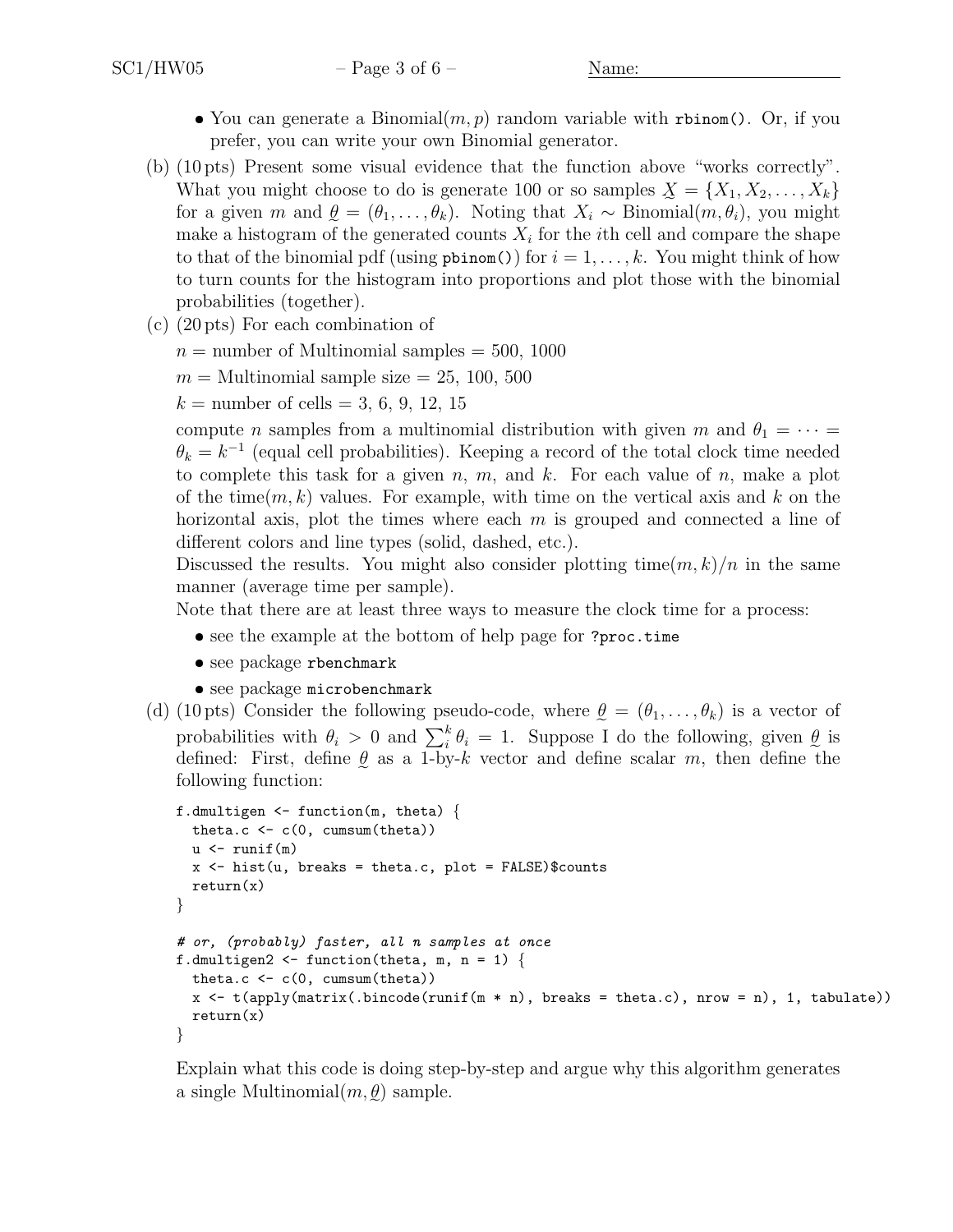- (e)  $(10 \text{ pts})$  Using the new code (or a modification of it) in part (d), repeat the analysis done in part (c) and compare the results. Which method, if either, is faster for these combinations of  $n, m$ , and  $k$ ?
- (f) (10 pts) Devise a good way of modifying the strategy in part (a) to generate n Multinomial samples per call to the function. That is, pass  $n$  as input to the function and return *n* samples.

Do the same for the strategy in part (d).

Does this modification impact time $(m, k)$ , the time needed to generate n samples from Multinomial $(m, \underline{\theta})$ ? If so, how (you don't have to redo part (c), just consider a few cases)?

## $(40<sup>pts</sup>)$  2. Multinomial hypothesis testing

Suppose  $\underline{X} = \{X_1, X_2, \ldots, X_k\}$  has a Multinomial $(m, \underline{\theta})$  distribution, where  $\underline{\theta} = (\theta_1, \ldots, \theta_k)$ such that  $\theta_i > 0$  and  $\sum_i^k \theta_i = 1$ . We wish to test  $H_0: \theta_1 = \theta_{01}, \ldots, \theta_k = \theta_{0k}$ , versus  $H_1$ : not  $H_0$ . Two standard test statistics are the Pearson statistic

$$
P = \sum_{i=1}^{k} \frac{(x_i - m\theta_{0i})^2}{m\theta_{0i}}
$$

and the likelihood ratio statistic

$$
G^2 = 2 \sum_{i=1}^k x_i \log_e \left( \frac{x_i}{m \theta_{0i}} \right),
$$

where  $0 \log_e(0) \equiv 0$ . For large n, if  $H_0$  is true, then both P and  $G^2 \sim \chi^2_{k-1}$ . A standard large-sample test is to reject  $H_0$  based on the p-value

$$
\begin{array}{rcl}\n\text{p-value}(P) & = & \Pr(\chi_{k-1}^2 > P_{\text{obs}}) \\
\text{p-value}(G^2) & = & \Pr(\chi_{k-1}^2 > G_{\text{obs}}^2),\n\end{array}\n\quad \text{or} \quad
$$

that is, the area under the  $\chi_{k-1}^2$  curve to the right of observed values of P and  $G^2$ .

- (a) (10 pts) Write separate functions to compute P and  $G<sup>2</sup>$  given vector inputs  $\chi$  =  $\{X_1, X_2, \ldots, X_k\}$  and  $\ell_0 = (\theta_{01}, \ldots, \theta_{0k}).$ 
	- assuming input vectors are "permissible", that is,  $X_i \geq 0$  and  $\theta_{0i} > 0$ .
	- calculations should be based on vector or matrix calculations, not for() loops
	- for  $G^2$ , since  $x_i \log_e(x_i) \equiv 0$  when  $x_i = 0$ , you might think of identifying the elements of  $\{X_1, X_2, \ldots, X_k\}$  that are positive and basing the statistic solely on these elements. Alternatively, you might think of slightly changing the definition to have components  $x_i \log_e((x_i + \varepsilon)/m\theta_{0i})$  where  $\varepsilon$  is a very small number, say  $\varepsilon = 10^{-10}.$
- (b) (10 pts) Write a script where you can input the cell counts  $X = \{X_1, X_2, \ldots, X_k\}$ and the null probabilities  $\ell_0 = (\theta_{01}, \ldots, \theta_{0k})$ . Have your script check whether the input values are "permissible", that is, you need to input  $k$  non-negative counts  $X_i \geq 0$  and k probabilities  $\theta_{01} > 0$  that sum to 1. Given permissible input, the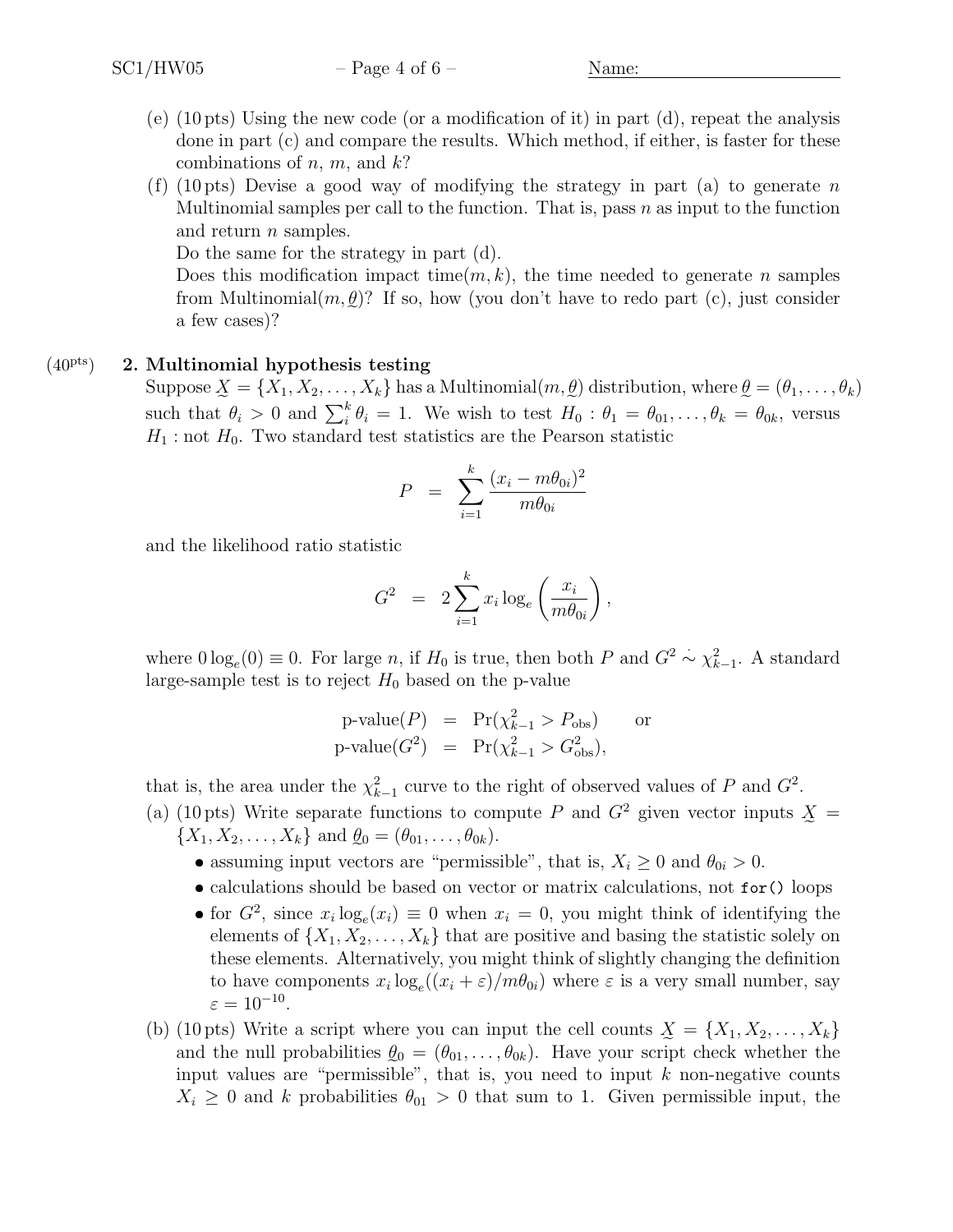script should call your functions to compute  $P$  and  $G^2$ , then print out the observed values of  $P$  and  $G<sup>2</sup>$  with their p-values. The output should include labels with the printing, that is, return summaries and a message to the screen/command window. You can use the pchisq() function to compute the  $\chi^2_{k-1}$  cdf.

(c) (10 pts) The Dean of Arts and Sciences at a certain university established grading guidelines of 10% As and Fs, 20% Bs and Ds, and 40% Cs for his faculty. In a statistics class consisting of 117 students, the number of individuals receiving the five letter grades were as follows:

| grade A B            |  | C D F |  |
|----------------------|--|-------|--|
| number 16 50 31 11 9 |  |       |  |

Does it appear that the professor is following the Dean's recommendation, that is, does it appear that the grades are a random sample from a population with the recommended grade distribution? Use the code designed in the earlier part of the problem to answer this question.

(d) (10 pts) Generalize your P and  $G<sup>2</sup>$  functions so that they can compute each statistic for multiple samples, given by rows of a matrix. Illustrate their use on the data in this table.

| grade A B C D F      |  |  |  |
|----------------------|--|--|--|
| Prof 1 16 50 31 11 9 |  |  |  |
| Prof 2 10 23 22 20 7 |  |  |  |
| Prof 3 21 10 42 3 1  |  |  |  |
| Prof 4 3 12 31 16 0  |  |  |  |

## $(30<sup>pts</sup>)$  3. Goodness-of-fit and upper-tail probability approximation

For the goodness-of-fit test, a standard approach is to reject  $H_0$  if

$$
P \geq \chi^2_{k-1,1-\alpha}
$$

where

$$
\Pr[\chi_{k-1}^2 \ge \chi_{k-1,1-\alpha}^2] = \alpha,
$$

that is,  $\chi^2_{k-1,1-\alpha}$  is the upper  $\alpha$  percentile of the  $\chi^2_{k-1}$  distribution, and  $\alpha$  is the desired size of the test. A similar rule is used for  $G^2$ . Because the  $\chi^2_{k-1}$  is only an approximation, neither

$$
\Pr(P \ge \chi_{k-1}^2) \quad \text{nor} \quad \Pr(G^2 \ge \chi_{k-1}^2)
$$

may not be exactly equal to  $\alpha$  in small samples. This problem seeks to answer "how good is the approximation?" for a few settings. In practice,  $\alpha = 0.01, 0.05$ , or 0.10, so let's restrict attention to these three cases. The **qchisq()** function can be used to compute the quantile

$$
t = \chi_{k-1,1-\alpha}^2
$$

for any choices of k and  $\alpha$ .